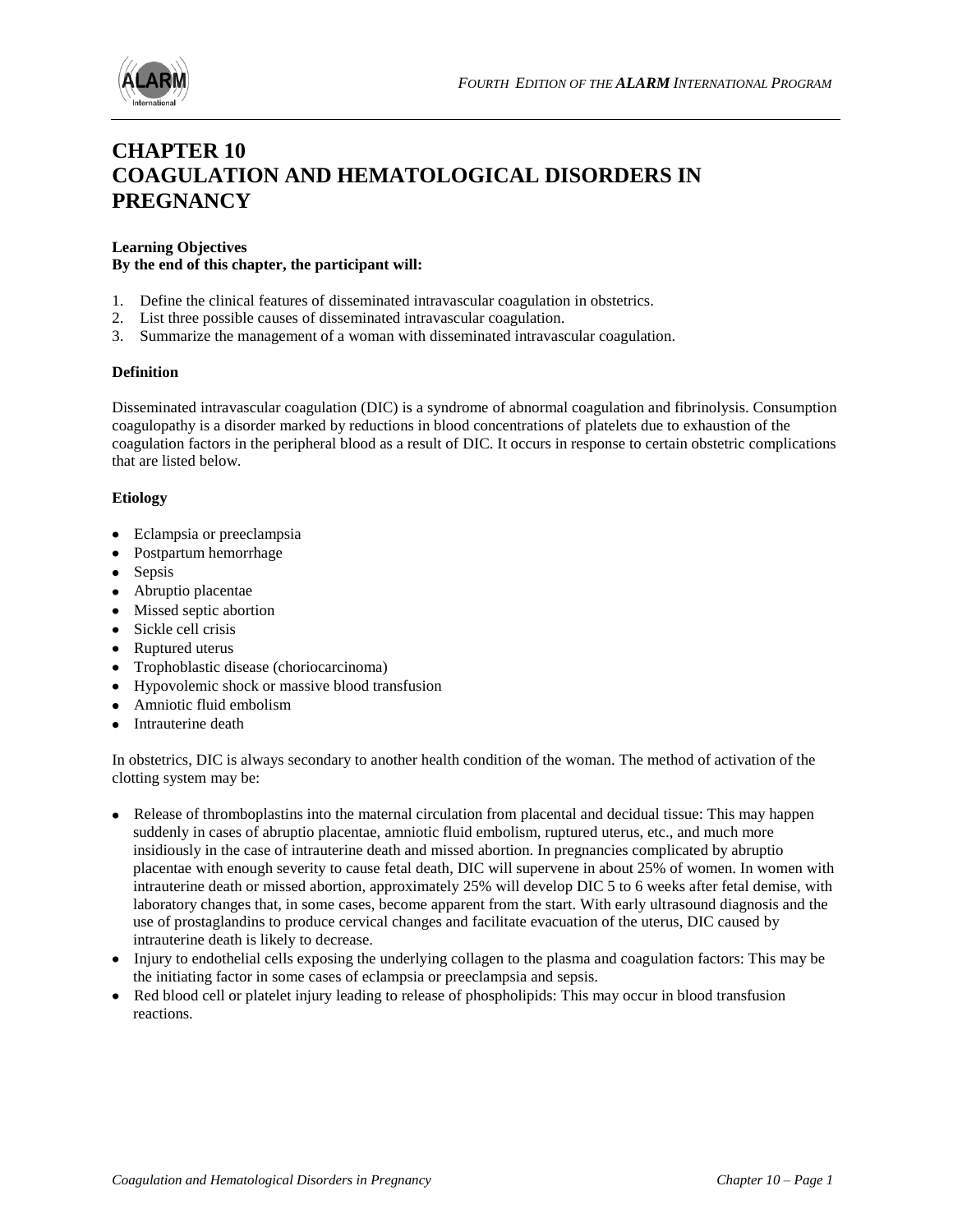

## **Pathophysiology**

Normal hemostasis is a dynamic balance between coagulation, leading to fibrin formation, and the fibrinolytic system, which acts to dispose of fibrin when its hemostatic function has been fulfilled. In DIC, there is excessive and widespread coagulation due to the release of thromboplastins into the maternal circulation. This leads to consumption and depletion of the coagulation factors resulting in a hemorrhagic diathesis. In response to the widespread coagulation and fibrin deposition in the microvasculature, the fibrinolytic system is secondarily activated. This involves conversion of plasminogen to plasmin, which breaks down fibrin to form fibrin degradation products (FDP). FDP have anticoagulant properties, inhibiting both platelet function and the action of thrombin, thus further aggravating the coagulation defect.

Hemorrhage diathesis is the main problem in most cases, but in some cases, widespread microvascular thrombosis can cause organ ischemia and infarction. This may be an accessory factor in the genesis of renal cortical necrosis in cases with severe abruptio placentae.

## **Clinical Features and Diagnosis**

## **Clinical features**

- 1. The main symptoms and signs are those of the obstetric complications causing the DIC.
- 2. Hemorrhagic manifestations may be relatively subtle with bruising, purpuric rash, epistaxis, and venipuncture oozing, or more dramatic with profuse bleeding from operative sites and postpartum hemorrhage.
- 3. Thrombotic sequelae rarely present in acute DIC as they are overshadowed by the hemorrhagic diathesis. The most common thrombotic manifestations are renal, hepatic, and pulmonary dysfunction**.**

## **Figure 1 - Causes and pathophysiology of disseminated intravascular coagulation**

## **Obstetric initiating factors**



## **Diagnosis**

Awareness of the obstetric conditions that may trigger DIC and the presenting clinical features is essential. Often the urgency of the situation and the lack of sophisticated laboratory facilities prevent definitive hematological tests. Interpretation of test results may also be difficult because the DIC process is so dynamic that results, when available, will often not reflect the current status of the woman. In severe cases of DIC, virtually all of the tests of coagulation and fibrinolysis will be abnormal, but in milder cases, the results are variable.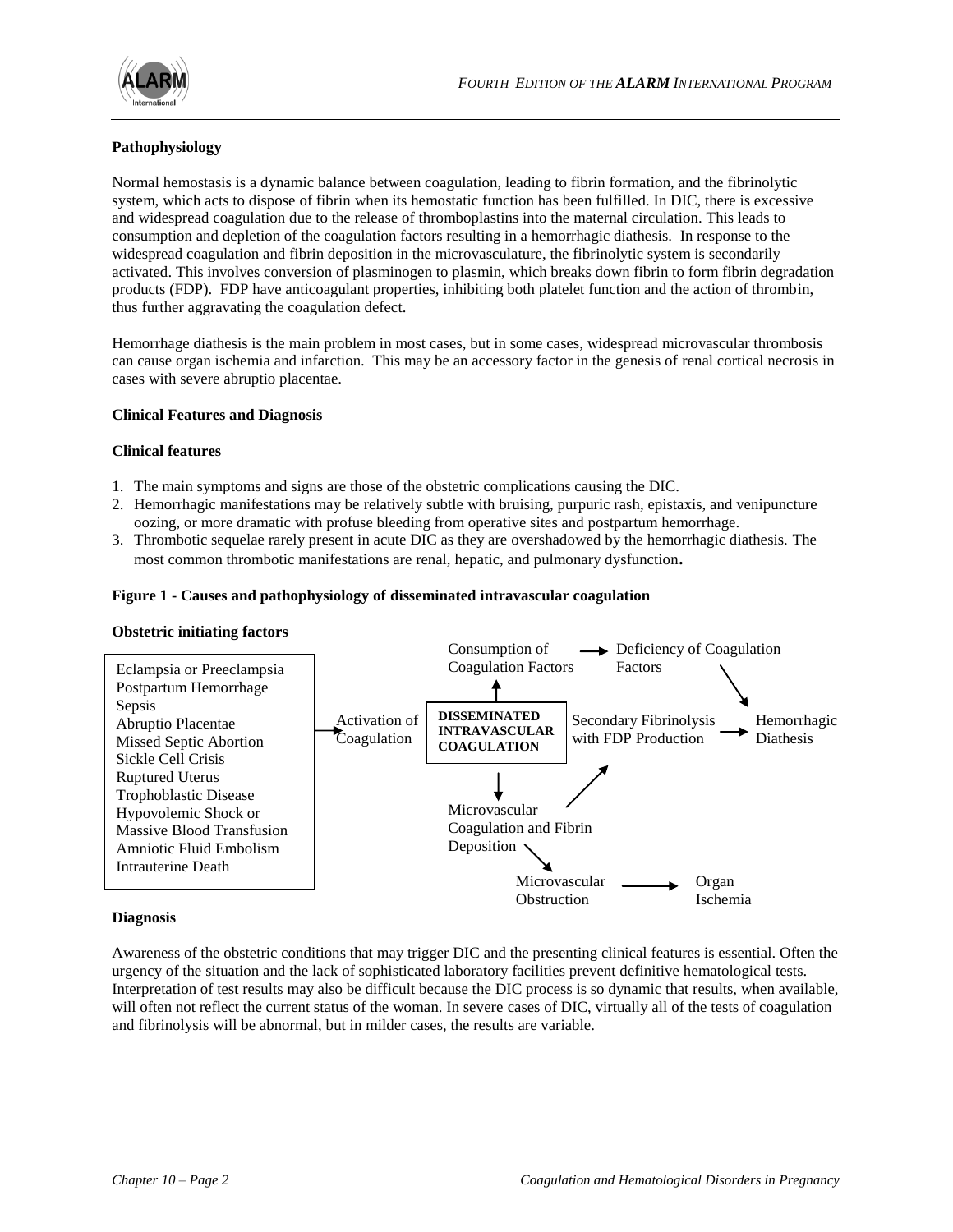

## *Bedside clot (observation) test*

This is the most available and simplest test. An abnormal test indicates gross abnormality of the coagulation system. It is done by taking 5 ml of blood in a glass tube (or syringe), holding it in your fist to keep it warm, while inverting or tipping the tube three or four times and observing the following:

- Clotting time is prolonged if it takes greater than 7–8 minutes for a clot to form.
- Clot consolidation and retraction: The clot should be able to withstand inversion of the tube after 30 minutes and should not lyse or breakdown within 1 hour. The clot should occupy at least half of the total blood sample.

Where laboratory facilities are available, additional testing will reveal the following results:

- Platelet levels (platelet count) may be low or progressively fall.
- Partial thromboplastin time (PTT) is variable and may only be prolonged later in the process when the clotting factors are severely depleted.
- Prothrombin time (PT) or International Normalized Ratio (INR) will become prolonged.
- Thrombin time (TT) is usually prolonged.
- Fibrinogen levels (fibrinogen assay) are normally increased in pregnancy to 400-650mg/dl. In DIC, the level falls but may be in the normal non-pregnant range. With severe DIC, the fibrinogen levels usually fall below 150mg/dl.
- FDP: Levels of  $80\lambda$ /ml confirm a DIC diagnosis. However, these elevated levels will remain for 24–48 hours after the DIC has been controlled.
- A blood film or blood smear may show abnormally shaped ("helmet" or "tear" shaped) and fragmented red blood cells (schistocytes). These are formed by the alteration of normal red blood cells as they are forced through the fibrin mesh in the obstructed capillary bed.

## **Management and Treatment**

In most obstetric situations, DIC develops rapidly. Treatment must be prompt. Often, both time and facilities do not permit the luxury of thoroughly delineating the deficient clotting mechanisms. The process and progress of DIC is so dynamic that laboratory results may not reflect the current situation. This does not mean that one should not try and follow the laboratory aspects of the coagulopathy and enlist the aid of a hematologist if available. It does mean, however, that even without detailed hematological evaluation, one must have a rational management plan that will cover most of the problems encountered in this potentially disastrous complication.

## **Treat the initiating cause**

Until the obstetric complication leading to the DIC occurs, most women who develop coagulopathy are healthy young women, although some may already suffer from anemia or malnourishment. These women have a great ability to recover rapidly and completely once the initiating cause is removed. In most cases, this entails emptying the uterus.

#### **Maintain organ perfusion**

In women, in whom the cause, or result, of DIC is hemorrhage, maintaining organ perfusion is the most urgent and important principle to follow. This is best accomplished by:

- Rapid infusion of Ringer's lactate or normal saline
- Rapid replacement with whole blood (Fresh blood is best, if available, because of its higher concentration of clotting factors and functional platelets.)

In most women, swift treatment of the initiating cause and maintenance of organ perfusion are all that is required for successful treatment. Once the cause of DIC has been removed, the liver will replenish adequate levels of most coagulation factors within 24 hours. The platelet count may take 5 to 6 days to return to normal, but will probably reach adequate levels for hemostasis within 24 hours.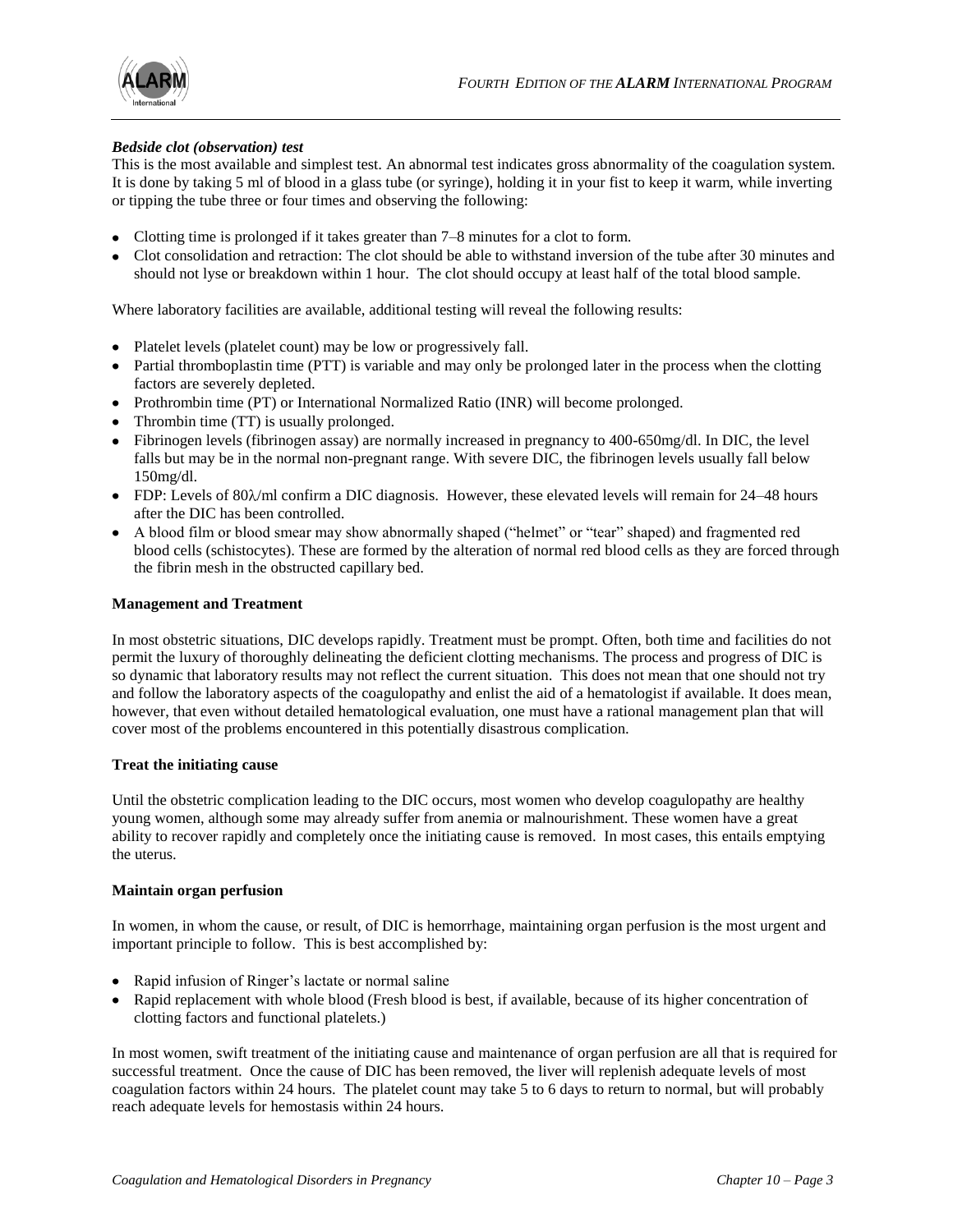

#### **Where additional resources are available**

Where resources, in addition to those already mentioned, are available:

- Administer oxygen by face mask or by endotracheal intubation and intermittent positive pressure ventilation, if necessary, to achieve satisfactory arterial oxygenation.
- Monitor the above by a central venous pressure line if possible.
- Monitor the urinary output. Aim to keep the urinary output at least 30–60ml/hour.
- Monitor the complete blood count. Aim to keep the hematocrit >30%.

## **Replacement of procoagulants**

The use of these is best guided by a hematologist. Knowing that the initiating cause of DIC is being treated, it is logical to think that critical and low procoagulant levels should be replaced to facilitate hemostasis and the adage "adding fuel to the fire" does not apply.

- Fresh frozen plasma replaces most clotting factors and has the least risk of transmitting hepatitis. As a working rule, give 1 unit after the initial 4 to 6 units of whole blood and thereafter 1 unit for every 2 units of whole blood required.
- Cryoprecipitates may be necessary if fibrinogen levels are low.
- Platelets can be transfused in severe cases of thrombocytopenia. One unit of platelets can raise the number of platelets to about 5,000 to 10,000.

## **Inhibition of the disseminated intravascular coagulation and fibrinolysis**

The use of heparin has been advocated as a method of blocking DIC. It is recommended for cases of chronic DIC such as intrauterine death syndrome. Chronic DIC is considered a less severe form of DIC that produces no or only mild symptoms, such as bleeding from the skin or mouth. It is not recommended if the woman is bleeding profusely.

Epsilon aminocaproic acid inhibits the conversion of plasminogen to plasmin; its use has been suggested as a means to counteract secondary fibrinolysis. It is not recommended in these cases.

It is doubtful whether either of these two agents is ever justified in obstetric women with acute DIC. Their use is to a large extent theoretical, and wide practical experience with them is lacking. Their potential for worsening the hemorrhagic diathesis is very real. An exception may possibly be justified in the woman with intrauterine death who is not bleeding, but has strong laboratory evidence of DIC and coagulation factor deficiency. In these rare cases, under the guidance of an expert hematologist, one may consider an intravenous infusion of 1,000 units of heparin per hour until the clotting factors are restored to normal levels. Steps can then be taken to empty the uterus.

## **Walking Blood Bank**

Obtaining blood in a developing country is a problem because blood banks are rarely available. This is complicated if some of the adult population has HIV or other blood-borne infections. When an obstetric emergency requires a transfusion, relatives are asked to donate their blood. It is important that bottles and tubing required for drawing and transfusing the blood be available. This does not allow for testing the blood for HIV, hepatitis, or other blood-borne diseases. To make safer blood available, the concept of a walking blood bank has been developed. Potential donors are identified and their blood is grouped. They are then called to give a blood donation once a woman's blood group has been determined. Blood compatibility is assured before the blood is drawn. Potential donors can be tested for HIV and hepatitis.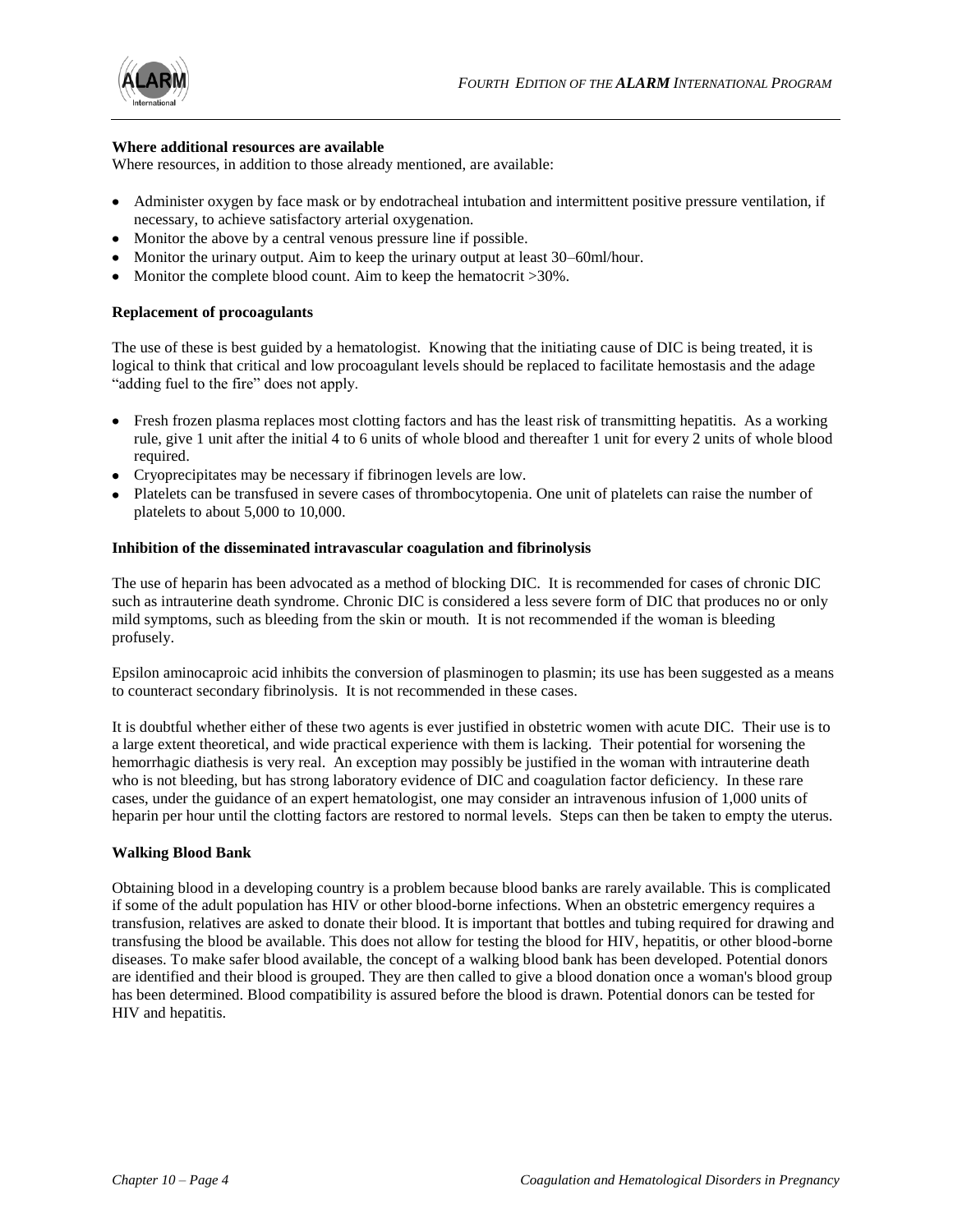



- 1. DIC is a life-threatening condition. Survival depends on prompt diagnosis and treatment, including rapid fluid replacement with fresh blood.
- 2. Health care providers need to work to improve the availability of access to blood in their health care facility.

*Suggestion for Applying the Sexual and Reproductive Rights Approach to this Chapter*

Information about illnesses and/or complex concepts, such as the ones described in this chapter, need to be communicated to women and their families in plain language. Be careful about the words you use. Provide time for the women, her spouse, and her family to ask questions so they understand what is happening.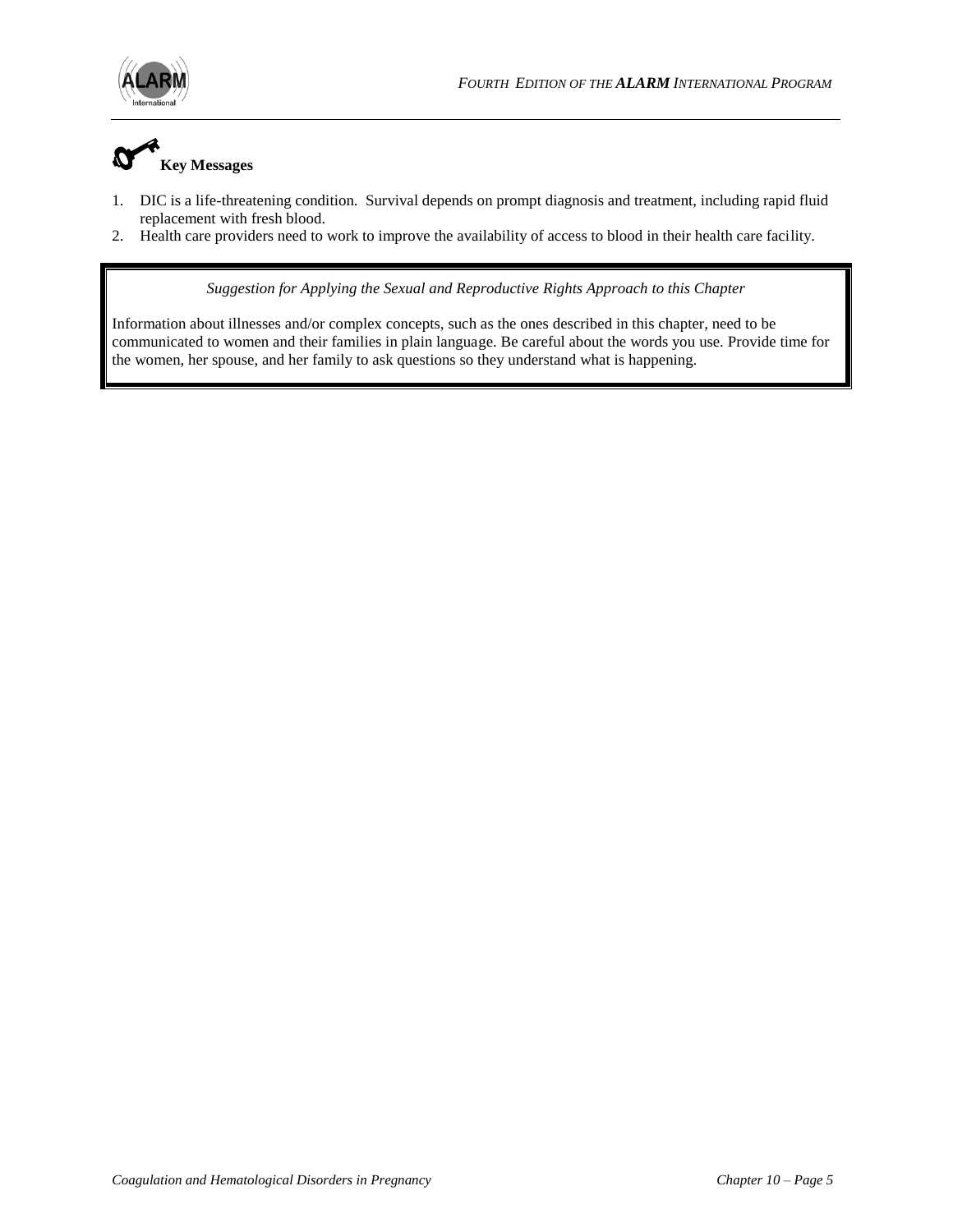

# **APPENDIX 1**

#### **ANEMIA**

#### **An Overview**

Anemia is one of the most common blood disorders. It occurs when the number of healthy red blood cells or the concentration of hemoglobin decreases in the body. The red blood cells (RBCs) contain **hemoglobin**, the molecule that carries oxygen to the body's tissues.

Anemia occurs for different reasons, these include:

- Increased destruction (break down) of RBCs
- Excessive blood loss (i.e. hemorrhage)
- Inadequate production of RBCs by the bone marrow

In some cases, anemia results from an [inherited disorder,](http://kidshealth.org/parent/system/medical/genetics.html) and in other cases the condition is caused by something in a person's [environment](http://kidshealth.org/parent/firstaid_safe/home/environ.html) such as a nutritional problem, malaria, infection, or exposure to a drug or toxin. It frequently occurs during pregnancy. Delivery poses a significant risk of further blood loss.

It is known that half the people in the developing world are anemic. In some areas, 80% of mothers are anemic. Severe anemia is dangerous for a mother and her baby. It makes the mother feels weak and tired, and may prevent her from taking care of her family during the pregnancy. She is more likely to become infected by disease. Surgical operations are more risky, and if she bleeds, she is more likely to die. Her child is at an increased risk to be born early, to be small for gestational age, and is also at risk for infections (antenatal and neonatal infections). There may also be poor development or growth of the infant, including growth of the baby's brain.

During a normal pregnancy, the hemoglobin falls. This is a dilutional effect because the body makes relatively more plasma than red cells This effect can be more apparent in women who have an underlying disorder causing anemia due to inadequate nutrition, inherited disorders of abnormal blood production and breakdown, and infections such as malaria and HIV/AIDS, both of which can cause anemia.

#### **Types and causes of anemia**

## **1. Anemia caused by the destruction of red blood cells**

Hemolytic ("hemo" means blood, "lytic" means destroying) anemia occurs when RBCs are being destroyed prematurely, and the bone marrow (the soft, spongy tissue inside bones that produces new blood cells) simply can not keep up with the body's demand for new cells. This can happen for a variety of reasons. The common cause is malaria. Sometimes, infections or certain medications, such as antibiotics or antiseizure medications, are responsible

In **autoimmune hemolytic anemia**, the immune system mistakes RBCs for foreign invaders and begins destroying them.

Other causes are inherited defects in the RBCs that may involve their structure, or the production of hemoglobin or RBC enzymes. Common forms of inherited hemolytic anemia include (a) sickle cell anemia, (b) thalassemia, and (c) glucose-6-phosphate dehydrogenase deficiency.

**a) [Sickle cell anemia](http://kidshealth.org/parent/medical/heart/sickle_cell_anemia.html)** is a severe form of anemia found almost exclusively in people of African heritage, although it may also affect those of Caucasian, Saudi Arabian, Indian, and Mediterranean descent. In this condition, the hemoglobin forms long rods when it gives up its oxygen, stretching RBCs into abnormal sickle shapes. This results in premature destruction of RBCs, chronically low levels of hemoglobin, and recurring episodes of pain. About one out of every 500 African-American children is born with this form of anemia.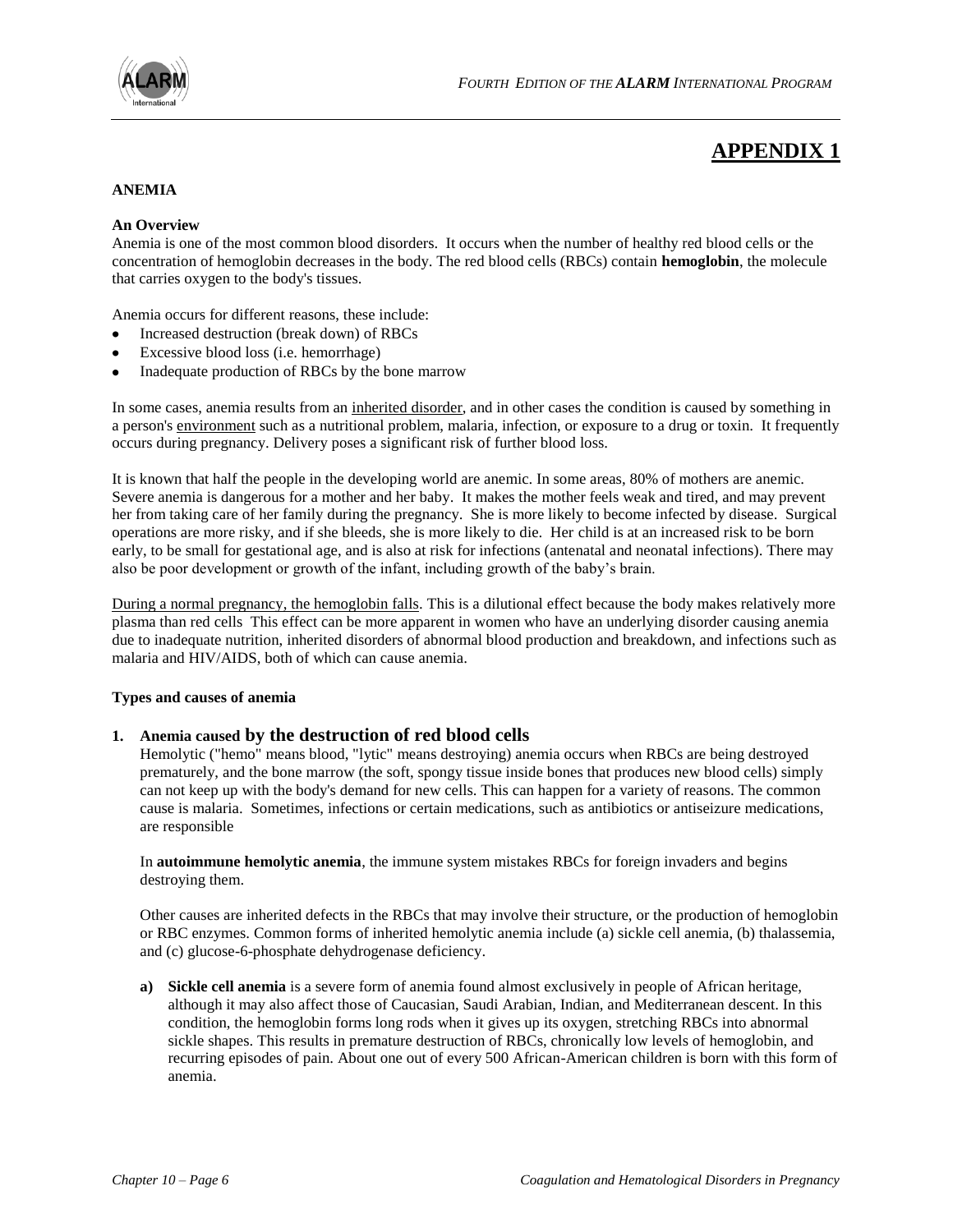

- **b) [Thalassemia](http://kidshealth.org/parent/medical/heart/thalassemias.html)**, which usually affects people of Mediterranean, African, and Southeast Asian descent, is marked by abnormal and short-lived RBCs. Thalassemia major, also called Cooley's anemia, is a severe form of anemia in which RBCs are rapidly destroyed and iron is deposited in the skin and vital organs. Thalassemia minor involves only mild anemia and minimal RBC changes.People with thalassemia minor do not absorb iron easily, and may have low iron stores if their diet is poor.
- **c) [Glucose-6-phosphate dehydrogenase \(G6PD\) deficiency](http://kidshealth.org/parent/general/aches/g6pd.html)** most commonly affects men of African heritage, although it has been found in many groups of people. The RBCs of people with this condition either do not make enough of the enzyme G6PD or the enzyme that is produced is abnormal and does not work efficiently. When someone born with the deficiency has an infection, takes certain medicines, or is exposed to specific substances, the body's RBCs suffer extra stress. Without adequate G6PD to protect them, many RBCs are destroyed prematurely.

## **2. Anemia caused by blood loss**

Blood loss can also cause anemia—whether it's because of excessive bleeding due to injury, surgery, or severe bleeding in ante partum and in post partum period, or a problem with the blood's clotting mechanism. Slower, long-term or acute blood loss, such as intestinal bleeding due to [inflammatory bowel disease,](http://kidshealth.org/parent/medical/digestive/ibd.html) or in cancer polyps, can also cause anemia. Anemia can also result from heavy menstrual disorders in adolescent girls and women. Any of these factors will also increase the body's need for iron because it is needed to make new RBCs. It takes at least three months to replenish the RBC supply back to normal levels; the length of this time is extended with pre-existing iron and other nutrient deficiencies.

Infection with hookworms may cause so much blood loss that a woman can become anemic**.** Hookworm larvae enter the body through the skin or through contaminated food or water. They migrate to the small intestine where, as adults, they attach to the mucosa and ingest blood. Symptoms may include abdominal pain, diarrhea, colic, or nausea. The blood loss in the stools is occult blood loss, i.e. not visible. The primary method of diagnosis is to detect the worm eggs upon microscopic examination of the stools.

## **3. Anemia caused by inadequate red blood cell production**

Infants are born with high levels of hemoglobin and RBCs in their blood. High levels in the fetus help the fetal blood carry enough oxygen while the developing baby is in the relatively oxygen-poor environment inside the uterus. After birth, when more oxygen is available, the baby's hemoglobin level normally drops to a low point at about 2 months of age, a condition known as physiologic anemia of infancy. After this occurs, the infant's body gets the signal to increase RBC production. This temporary and expected drop in the blood count is considered normal, and no treatment is needed.

Anemia also occurs when the body is not able to produce enough healthy RBCs. This can happen because of a deficiency of iron or certain other substances in the body or from inherited defects or diseases that interfere with the production of RBCs.

Iron is essential for the production of hemoglobin in RBCs. Poor dietary iron intake (or excessive loss of iron from the body) leads to **iron-deficiency anemia**, the most common cause of anemia in children. Iron-deficiency anemia can affect children at any age, but it is most commonly seen in children less than 2 years of age, and in teens, particularly in adolescent girls who have started menstruating.

During the first 6 months of life, babies are usually protected against developing iron deficiency due to the stores of iron built up in their bodies while they are in the uterus. However, by the second half of the first year of life, as infants continue to undergo significant growth, often they do not take in enough iron through breast milk alone or regular cow's milk (which contains less iron than fortified infant formula) to meet their iron needs. The growth spurt that occurs during puberty is also associated with an increased risk of iron-deficiency anemia. Girls are at particularly high risk because of the onset of menstruation; the monthly blood loss increases the need for dietary iron.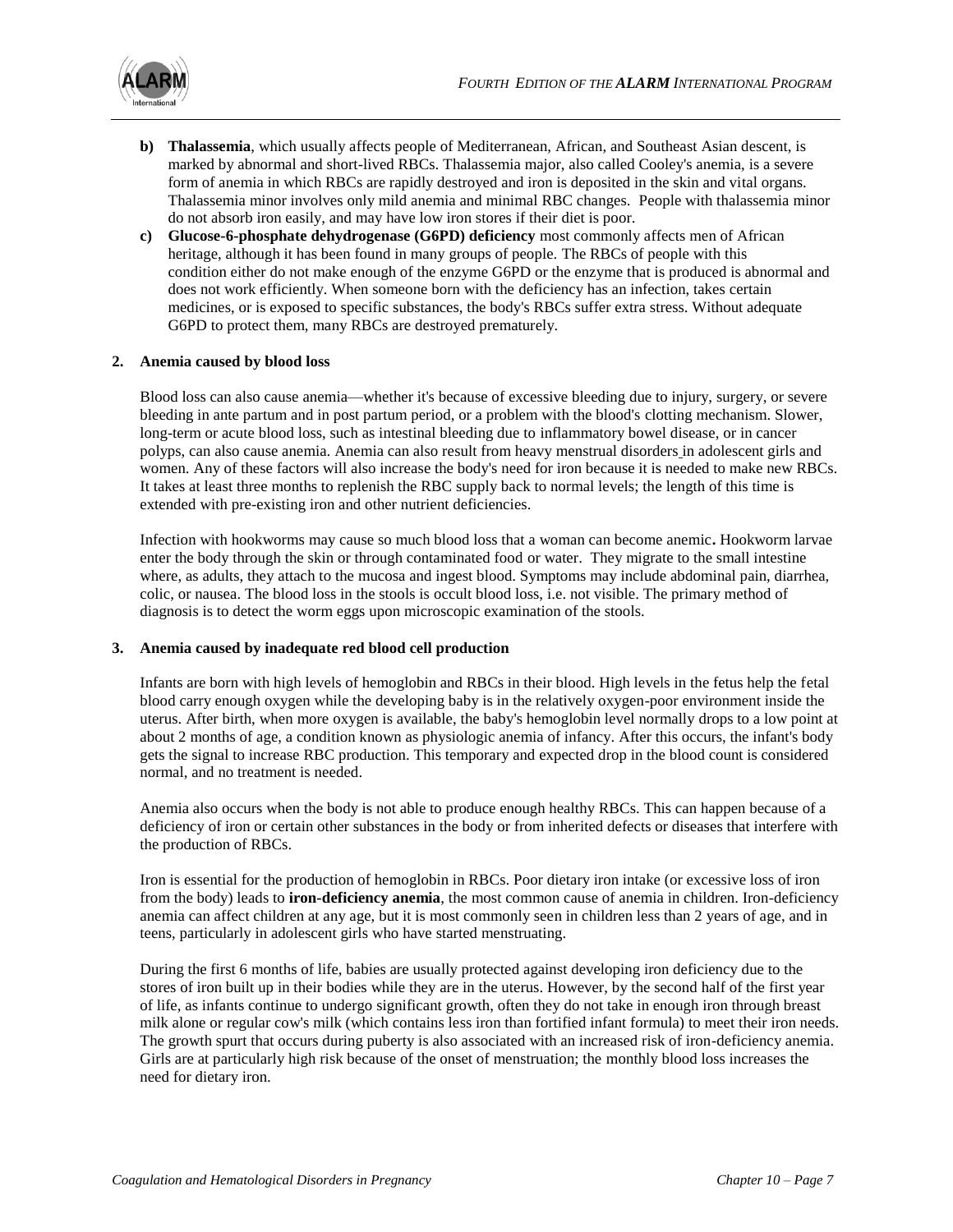Anemia can be caused by deficiency in the nutrients folic acid and vitamin B12, both of which are necessary for normal blood production. Folate deficiency results in megaloblastic anemia. Folate deficiency is generally found in malnourished individuals, especially alcoholics, infants fed solely on cow's milk, pregnant women, and adults over 60. Malabsorption syndromes often produce folate deficiency. Certain drugs such as phenytoin, phenobarbital, primidone, isoniazid, and cycloserine are associated with the reduction of folate absorption and metabolism. Oral supplementation with folic acid and vitamin B12 is a common treatment of folic acid deficiency. Folic acid is found in many foods, especially asparagus, broccoli, endive, spinach, and lima beans Folic acid deficiency responds quickly to supplementation. **Pernicious anemia** is a type of anemia that occurs when a person lacks a substance that is necessary to absorb and process vitamin B12. However, these forms anemia are rarely found in babies and young children.

**Aplastic anemia** occurs when the bone marrow is unable to produce sufficient numbers of blood cells. More often, aplastic anemia is caused by a virus infection or exposure to certain toxic chemicals, radiation, or medications, such as antibiotics, antiseizure medications, or cancer medications. Some [childhood cancers](http://kidshealth.org/parent/medical/cancer/cancer.html) can cause anemia of this type, such as with certain types of leukemia in which abnormal cells crowd out the bone marrow cells needed to produce blood cells. Chronic diseases of other organs can result in anemia. For example, the kidneys and thyroid gland make hormones that are needed by the bone marrow to produce blood cells. HIV/AIDS is an important factor for women with anemia. Women infected with the HIV virus, but without symptoms tend to maintain adequate RBC production. However, women with advanced disease become anemic (>50%) for a variety of reasons. This is due to the normal progression of HIV disease. The virus can infect parts of the bone marrow responsible for manufacturing RBCs. There is also deficiency of the hormone erythropoietin that is required to stimulate RBC production. Opportunistic infections such as mycobacterium disease or fungal diseases can worsen anemia. Nutritional deficiencies due to malabsorption and decreased intake are common. This is a major source of anemia vitamin B12 deficiency.

Anemia can also be caused by short birth intervals or twins, mainly because the woman's body allocates the nutrients to the baby(ies) first and this may occur at her expense.

## **Signs and symptoms of anemia**

The most common sign of iron deficiency and other types of nutritional anemia is mild paleness of the skin, along with decreased pinkness of the lips, the lining of the eyelids, and the nail beds. Other common signs of anemia may include irritability, fatigue, dizziness, lightheadedness, and a rapid heartbeat.

Depending on the condition causing the anemia, other signs and symptoms may occur, such as jaundice (yellow-tinged skin), dark tea-colored urine, easy bruising or bleeding, and enlargement of the spleen or liver. Anemia in pregnant women may result in intrauterine growth retardation, prematurity, and low birth weight among newborns.

In infants and preschool children, iron deficiency anemia can result in developmental delays and behavioral disturbances, such as decreased motor activity and problems with social interaction and attention to tasks. Recent research studies indicate that behavioral problems may persist into and beyond school age if the iron deficiency is not properly treated.

## **Diagnosing anemia**

In many cases, health care providers do not discover anemia until blood tests are done as part of a routine physical examination. A [complete blood count](http://kidshealth.org/parent/general/sick/labtest4.html) may indicate that there are fewer RBCs than normal. Hemoglobin and hematocrit are also of value. Other diagnostic tests may include blood-smear examination, iron tests, hemoglobin electrophoresis, bone-marrow aspiration and biopsy.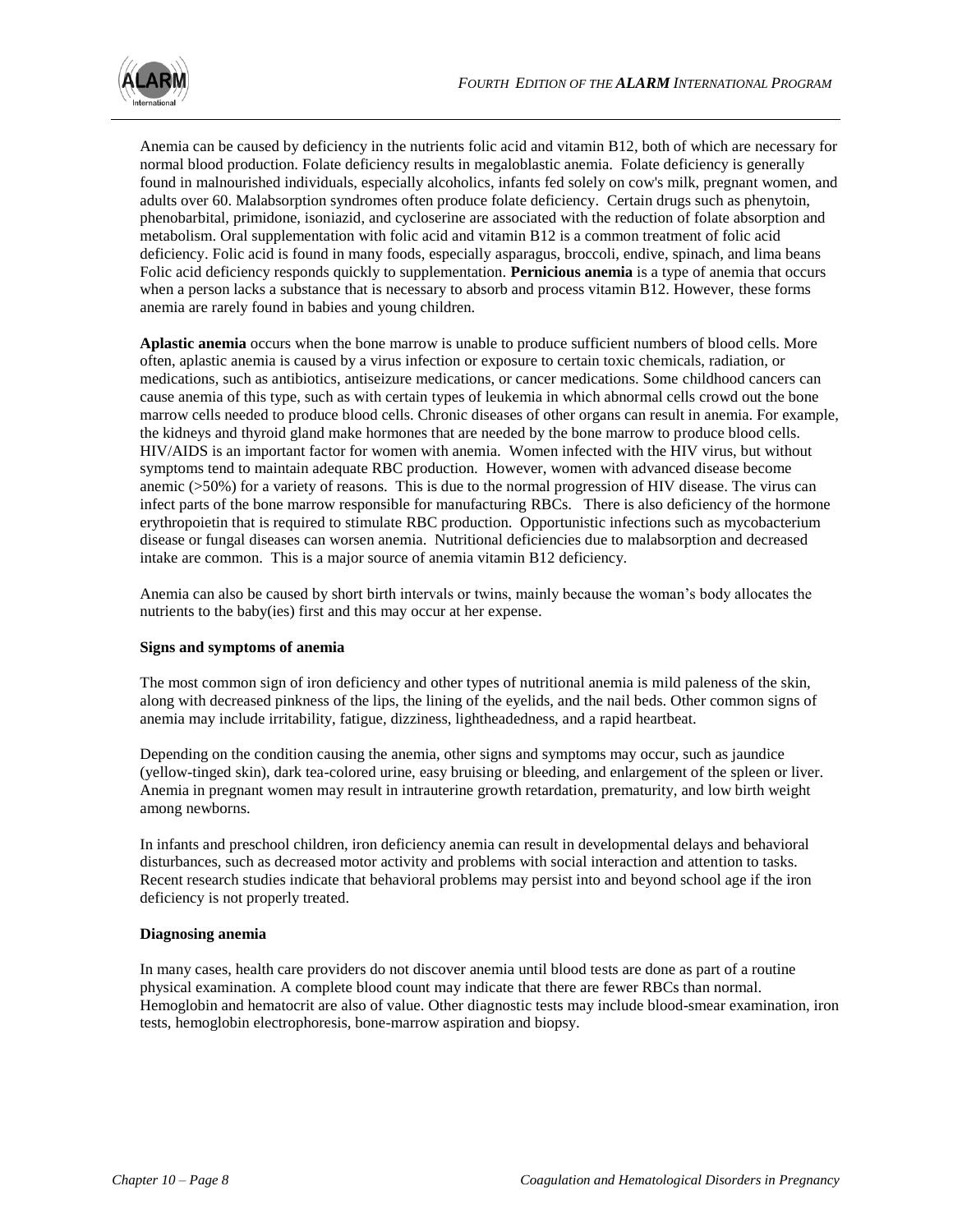

## **Treating anemia**

Treatment for anemia depends on the cause of the condition. It is important not to assume that any symptoms are due to iron deficiency.

If the person has iron deficiency anemia, the health care provider may prescribe iron supplements in the form of drops (for infants) or a liquid or tablet form, and may also recommend adding certain iron-rich foods to the diet.

If a teenage girl is anemic and has heavy or irregular menstrual periods, in some cases, it may be appropriate to prescribe a birth control pill to help regulate her bleeding. The hormones in oral contraceptives, also known as the birth control pill, will decrease her blood loss and regulate her menstrual cycle.

Folic acid and vitamin B12 supplements may be prescribed if the anemia is traced back to a deficiency of these nutrients.

If a certain medication appears to be the cause, the health care provider may discontinue it or replace it with something else, unless the benefit of taking the drug outweighs this side effect.

If an infection is the cause, the anemia will usually get better when the infection passes on its own or it is cured by treatment. Sometimes the drugs used to treat the infection will cause the woman to develop anemia or make it worse. For example, pregnant women living with HIV may develop anemia associated with the long-term use of AZT. Prevention of maternal-to-child transmission of HIV regimens containing AZT are generally well tolerated by women living with HIV and their infants. However, the World Health Organization (WHO) makes these recommendations for the treatment of pregnant women living with HIV:

- Women with indications for ART who have severe anemia (Hb $\langle 7g/dl \rangle$ ) should be started on a non-AZTcontaining regimen and receive treatment for anemia. The alternatives to AZT are d4T or ABC (abacavir).
- Women without indications for ART should only take AZT-containing prophylactic regimens after severe anemia has been corrected (Hb>7g/dl). Alternatively the antenatal component of prophylaxis could be avoided and women receive only ARV prophylaxis, beginning in labour. This will not be as effective in preventing mother-to-child transmission.

The prevention and case management of malaria is important for reducing anemia among pregnant women living in malaria endemic areas. Women who are living with HIV may also become infected with malaria, and develop anemia. Co-infection may exacerbate the effects of the individual diseases or conditions.

Hookworm infection is treated with a 400 mg single dose tablet of [albendazole](http://en.wikipedia.org/wiki/Albendazole) or mebendazole. This treatment is considered safe in pregnancy, although the WHO recommendations state that all drugs should be taken after the first trimester. Children between the ages of 1–2 years receive a single dose of one-half tablet (200mg). One whole tablet may be given to children over 2 years of age.

Treatment varies according the mild, moderate, or severe anemia and the underlying cause. The WHO recommends the routine use of iron and folate supplementation for all pregnant women living in areas with a high prevalence of iron deficiency. Iron supplementation is also recommended during the postpartum period.

Treatment for more severe or chronic forms of anemia may include (depending on the cause) transfusions of normal RBCs taken from a donor; removal of the spleen or treatment, with medications to prevent blood cells from being removed from the circulation or destroyed too rapidly; and medications to fight infection or stimulate the bone marrow to make more RBCs.